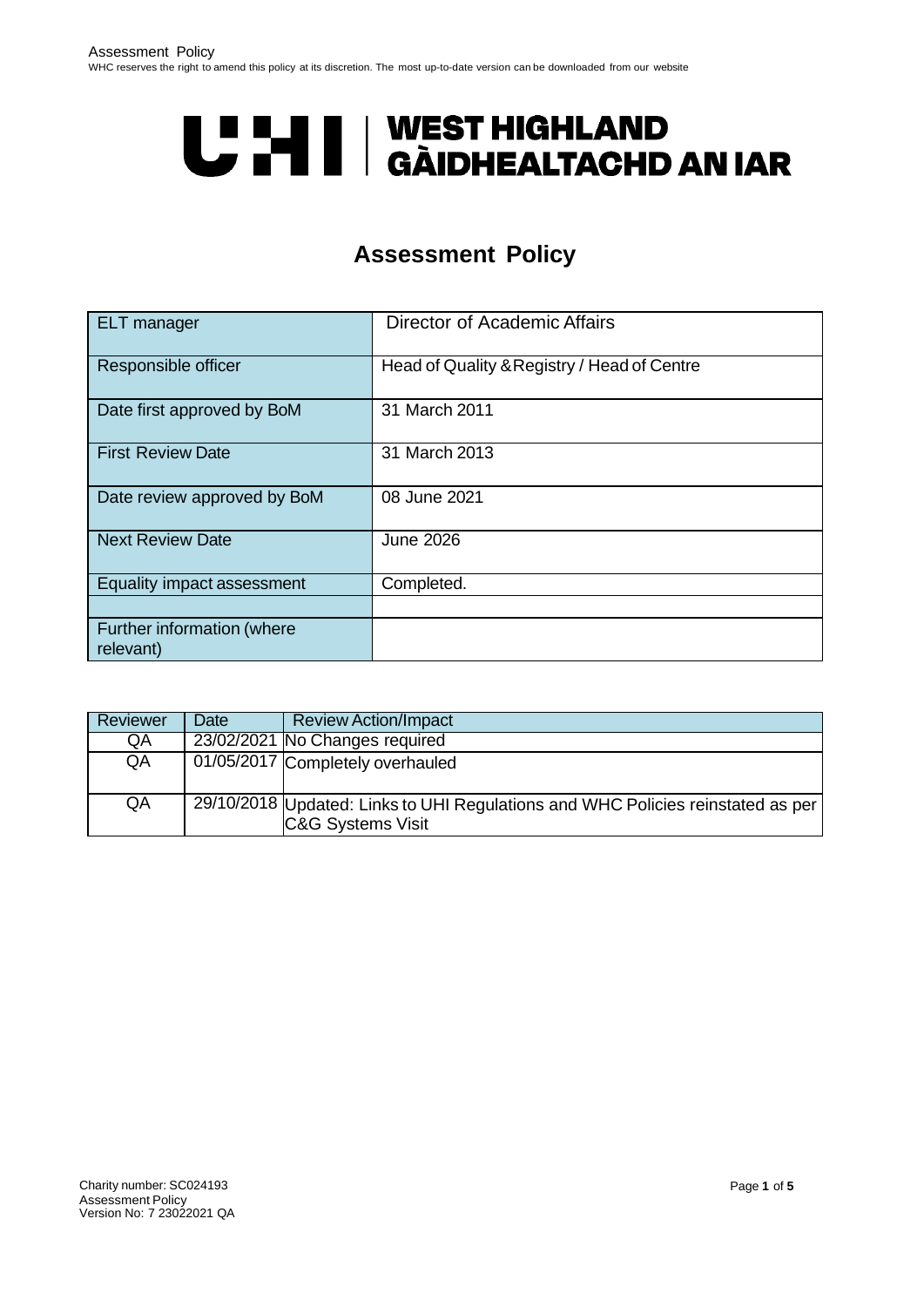# **Table of Contents**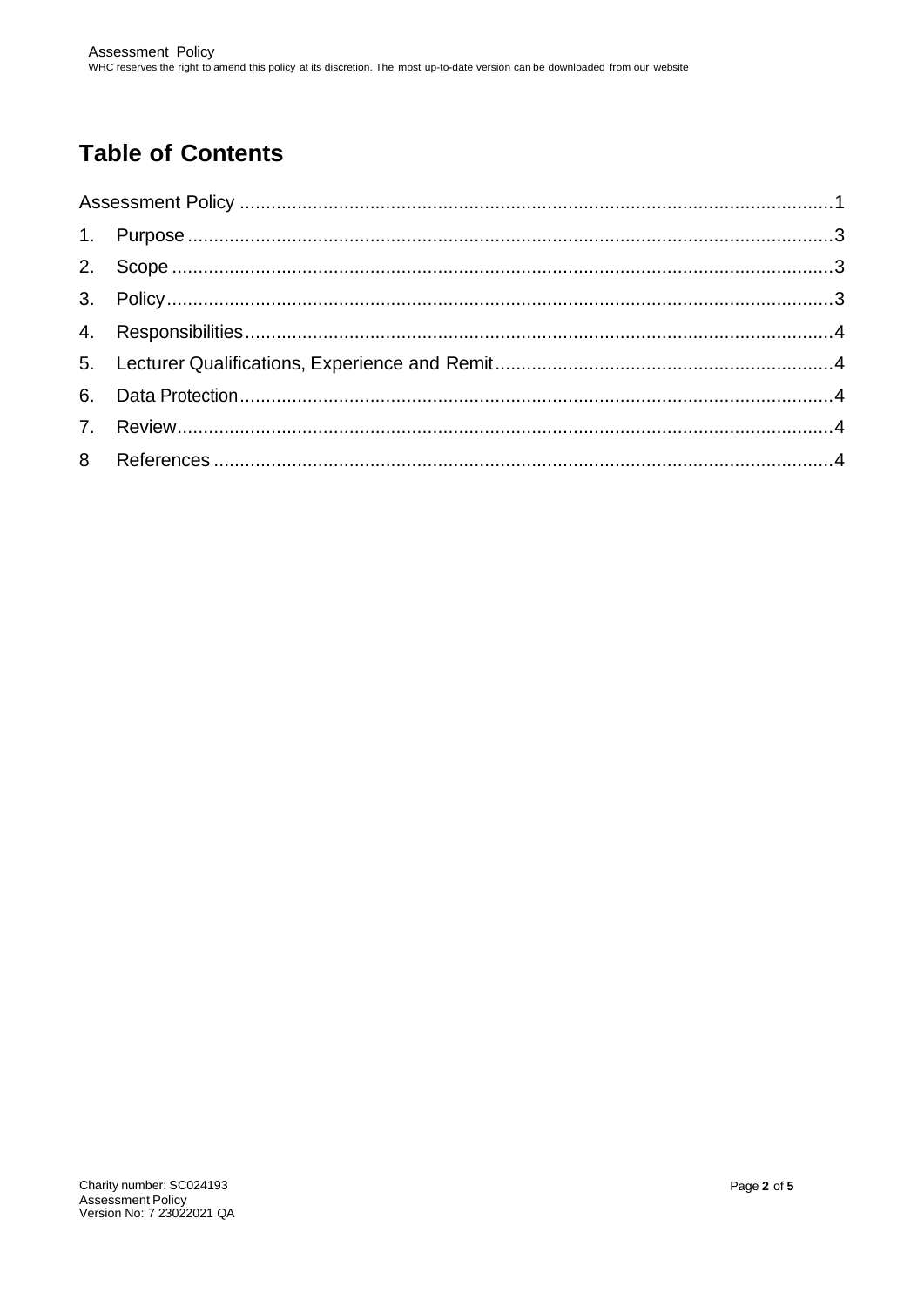## <span id="page-2-0"></span>**1. Purpose**

The purpose of this Policy Document is to ensure parity of assessment arrangements and practice across all areas of College provision.

## <span id="page-2-1"></span>**2. Scope**

This Policy in conjunction with the assessment procedure sets out the over-arching conditions and requirements for assessment/e- assessment activities (hereafter referred to as assessment) undertaken within West Highland College, or out-with the College as part of any activity or contract for which the College holds assessment responsibility.

This Policy shall apply to all **formal assessment activities** undertaken for all students except where an exemption to this is specifically authorised by the Assistant Principal Quality, Learning & Teaching.

# <span id="page-2-2"></span>**3. Policy**

This document defines the Policy for current modes of assessment and takes account of awarding body requirements and guidelines.

This policy supplements any assessment regulations/strategy or requirements set by individual awarding bodies and must be read in conjunction with the appropriate assessment regulations for the qualification being assessed, including any specific assessment regulations/strategy in respect of the mode of delivery/assessment adopted (such as open learning or on-line assessment).

This policy in conjunction with the procedure outlines the formal assessment procedures established by the College. Deviation from this policy can only be undertaken where an individual awarding body has established different requirements than those detailed within the policy (for example in respect of the number of permitted assessment attempts). In these circumstances, deviation from this policy should only be undertaken following consultation and agreement with the appropriate Internal Verifier or Curriculum Area Lead.

Where deviation from the requirements of this policy is necessary for any unit delivered, this must be recorded in advance on the appropriate form.

Where students present with prior qualification, experience or learning they may be eligible for Recognition of Prior Learning or credit transfer for their learning, with approval from the Internal Verifier for the subject area.

The procedures apply to all Awarding Bodies qualifications (including those that are subject to statutory regulation by SQA Accreditation Ofqual).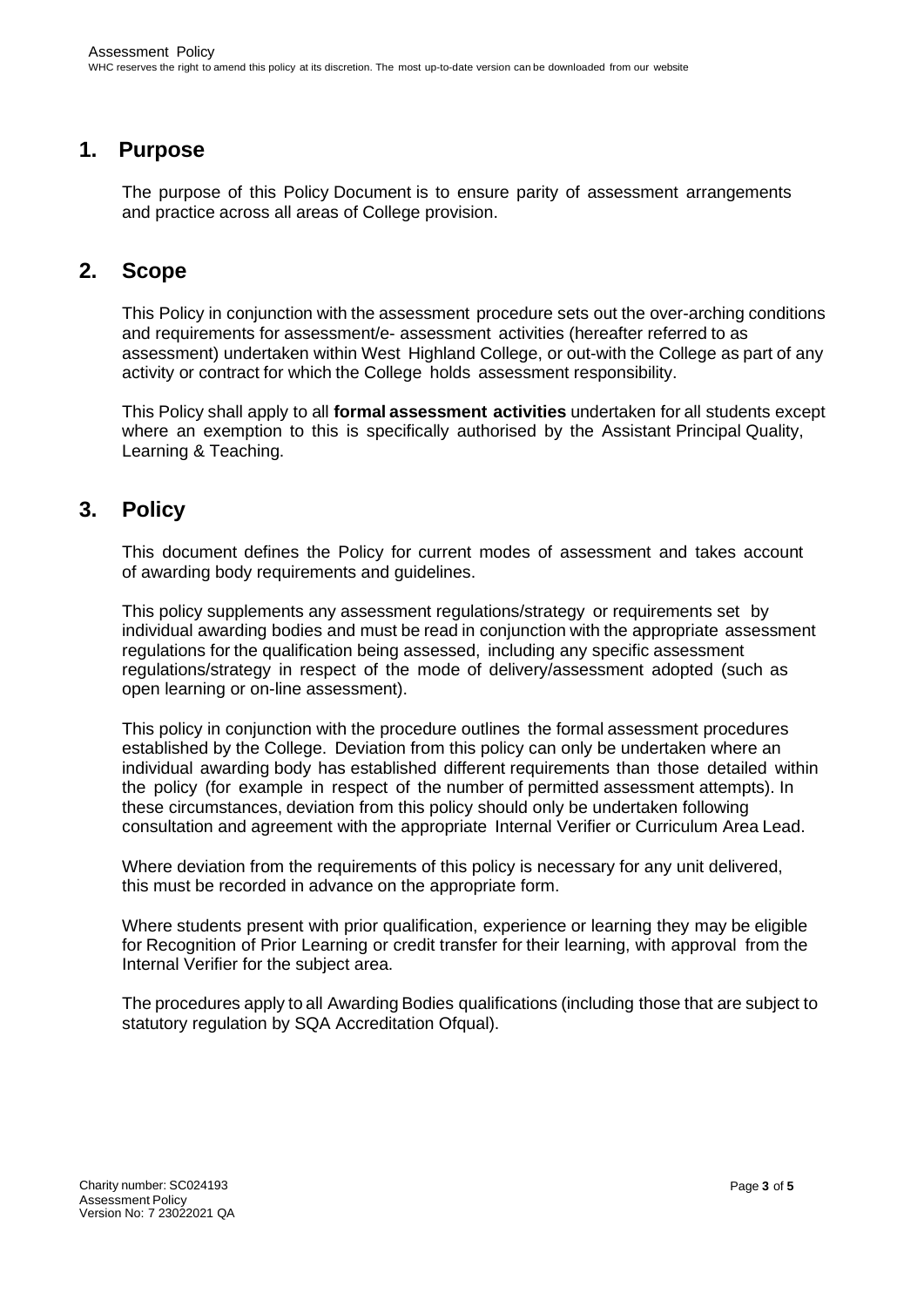# <span id="page-3-0"></span>**4. Responsibilities**

- The Head of Quality & Registry/Head of Centre is responsible for the implementation and development of this policy.
- All West Highland College UHI staff are responsible for the effective operation of this Policy.
- The Head of Quality & Registry/Head of Centre is responsible for monitoring its effectiveness.

# <span id="page-3-1"></span>**5. Lecturer Qualifications, Experience and Remit**

All staff who assess qualifications must have occupational experience, understanding and any necessary qualifications, as specified in the requirements of the award being assessed. Such requirements can be found in the award assessment strategy, specification, operational handbook, arrangements documentation, and group award strategy or similar.

Assessors of **regulated qualifications** must hold the relevant qualification or achieve the assessor qualification within 18 months of starting to practise where no alternative timescale is stated in an assessment strategy.

# <span id="page-3-2"></span>**6. Data Protection**

To comply with the law, personal information must be collected and used fairly, stored and disposed of safely, and not disclosed to any other person unlawfully.

Refer to WHC UHI Data [Protection](http://staff.whc.uhi.ac.uk/Downloads/All-Policies/Data-Protection-Policy.pdf) Policy

### <span id="page-3-3"></span>**7. Review**

This policy will be reviewed every 5 years or sooner if required

### <span id="page-3-4"></span>**8 References**

This policy will operate in conjunction with and be supported by thefollowing.

[WHC UHI Assessment Procedure](http://staff.whc.uhi.ac.uk/Downloads/All-Policies/AssessmentProcedure.pdf) [WHC UHI Verification Policy](http://staff.whc.uhi.ac.uk/Downloads/All-Policies/Verification-Policy.pdf) WHC [UHI Verification](http://staff.whc.uhi.ac.uk/Downloads/All-Policies/VerificationProcedure.pdf) Procedure WHC UHI Data [Protection](http://staff.whc.uhi.ac.uk/Downloads/All-Policies/Data-Protection-Policy.pdf) Policy [WHC UHI Appeals Policy](http://staff.whc.uhi.ac.uk/Downloads/All-Policies/Appeals-Policy-Pol-Proc.pdf) WHC UHI [Malpractice](http://staff.whc.uhi.ac.uk/Downloads/All-Policies/Malpractice-Policy.pdf) Policy

[SQA Results Service](https://www.sqa.org.uk/sqa/79048.html)